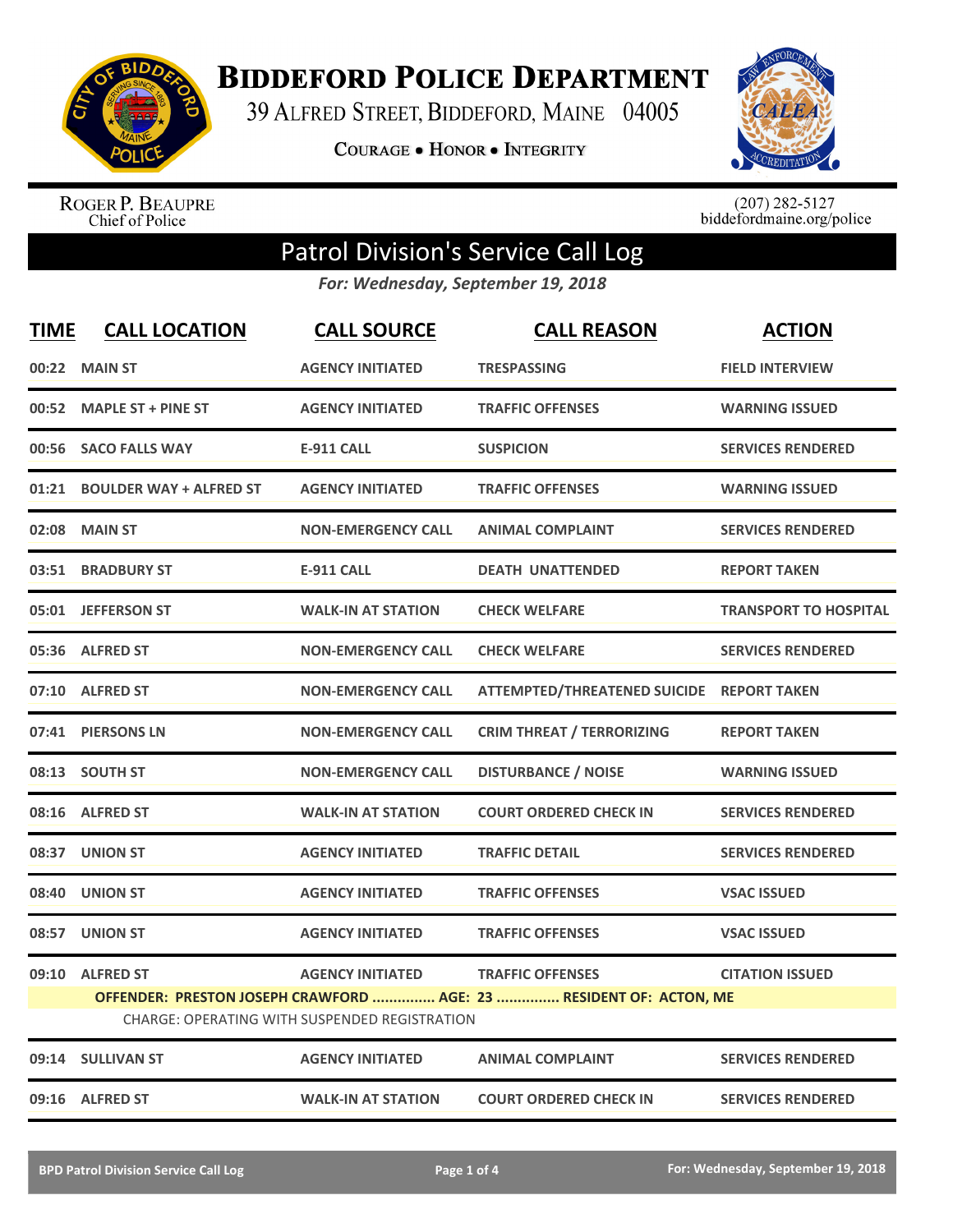| <b>TIME</b> | <b>CALL LOCATION</b>                                                                     | <b>CALL SOURCE</b>                                      | <b>CALL REASON</b>                                                 | <b>ACTION</b>             |
|-------------|------------------------------------------------------------------------------------------|---------------------------------------------------------|--------------------------------------------------------------------|---------------------------|
|             | 09:33 LINCOLN ST                                                                         | <b>E-911 CALL</b>                                       | 911 MISUSE                                                         | <b>SERVICES RENDERED</b>  |
|             | 09:43 LINCOLN ST                                                                         | <b>E-911 CALL</b>                                       | 911 MISUSE                                                         | <b>NO ACTION REQUIRED</b> |
|             | 09:56 ELM ST                                                                             | <b>NON-EMERGENCY CALL</b>                               | <b>FRAUD (COUNTERFEIT \$20 BILL)</b>                               | <b>REPORT TAKEN</b>       |
|             | 09:58 FRANKLIN ST                                                                        | <b>NON-EMERGENCY CALL</b>                               | <b>ESCORTS / RELAYS</b>                                            | <b>SERVICES RENDERED</b>  |
|             | 09:59 ALFRED ST                                                                          | <b>AGENCY INITIATED</b>                                 | <b>ANIMAL COMPLAINT</b>                                            | <b>SERVICES RENDERED</b>  |
|             | 10:01 HILLS BEACH RD                                                                     | <b>E-911 CALL</b>                                       | 911 MISUSE                                                         | <b>WARNING ISSUED</b>     |
|             | 10:10 GRAHAM ST + MASON ST                                                               | <b>NON-EMERGENCY CALL</b>                               | <b>SUSPICION</b>                                                   | <b>SERVICES RENDERED</b>  |
|             | <b>10:15 MAIN ST</b>                                                                     | <b>E-911 CALL</b>                                       | 911 MISUSE                                                         | <b>WARNING ISSUED</b>     |
|             | 10:28 ALFRED ST                                                                          | <b>WALK-IN AT STATION</b>                               | <b>COURT ORDERED CHECK IN</b>                                      | <b>NO VIOLATION</b>       |
| 10:33       | <b>GODBOUT WAY</b>                                                                       | <b>OTHER</b>                                            | <b>PAPERWORK</b>                                                   | <b>ARREST(S) MADE</b>     |
|             | OFFENDER: JUVENILE  AGE: 16  RESIDENT OF: ALFRED, ME<br><b>CHARGE: CRIMINAL MISCHIEF</b> | <b>CHARGE: THEFT BY UNAUTHORIZED TAKING OR TRANSFER</b> |                                                                    |                           |
|             | 10:34 GREEN ST                                                                           | <b>NON-EMERGENCY CALL</b>                               | <b>CHECK WELFARE</b>                                               | <b>NO ACTION REQUIRED</b> |
|             | 10:48 ALFRED ST                                                                          | E-911 CALL                                              | <b>ATTEMPTED BURGLARY</b>                                          | <b>REPORT TAKEN</b>       |
|             | 10:53 ELM ST                                                                             | <b>NON-EMERGENCY CALL</b>                               | <b>CRIMINAL MISCHIEF</b>                                           | <b>SERVICES RENDERED</b>  |
|             | 11:17 QUIMBY ST                                                                          | <b>AGENCY INITIATED</b>                                 | <b>PARKING COMPLAINT</b>                                           | <b>VEHICLE TOWED</b>      |
|             | 11:34 FRANKLIN ST                                                                        | <b>E-911 CALL</b>                                       | <b>ASSAULT</b>                                                     | <b>CITATION ISSUED</b>    |
|             | <b>CHARGE: ASSAULT</b>                                                                   |                                                         | OFFENDER: JASMINE LYNN RIVERA  AGE: 27  RESIDENT OF: BIDDEFORD, ME |                           |
|             | <b>CHARGE: ASSAULT</b>                                                                   |                                                         | OFFENDER: JOHN J DODGE  AGE: 62  RESIDENT OF: BIDDEFORD, ME        |                           |
|             | <b>11:42 MAIN ST</b>                                                                     | E-911 CALL                                              | <b>ANIMAL COMPLAINT</b>                                            | <b>WARNING ISSUED</b>     |
|             | 11:46 ALFRED ST                                                                          | E-911 CALL                                              | <b>CHECK WELFARE</b>                                               | <b>NO ACTION REQUIRED</b> |
|             | 12:20 ALFRED ST                                                                          | <b>NON-EMERGENCY CALL</b>                               | <b>CLOSED DISPATCH</b>                                             | <b>SERVICES RENDERED</b>  |
|             | <b>12:21 MAIN ST</b>                                                                     | <b>AGENCY INITIATED</b>                                 | <b>PARKING COMPLAINT</b>                                           | <b>VEHICLE TOWED</b>      |
|             | 12:41 ALFRED ST                                                                          | <b>AGENCY INITIATED</b>                                 | <b>WARRANT ARREST</b>                                              | <b>NEGATIVE CONTACT</b>   |
|             | 13:02 SUMMER ST                                                                          | <b>NON-EMERGENCY CALL</b>                               | <b>VIOL OF BAIL CONDITIONS</b>                                     | <b>REPORT TAKEN</b>       |
|             | 13:15 ALFRED ST + BIDDEFORD GATE                                                         | <b>WALK-IN AT STATION</b>                               | <b>ARTICLES LOST/FOUND</b>                                         | <b>SERVICES RENDERED</b>  |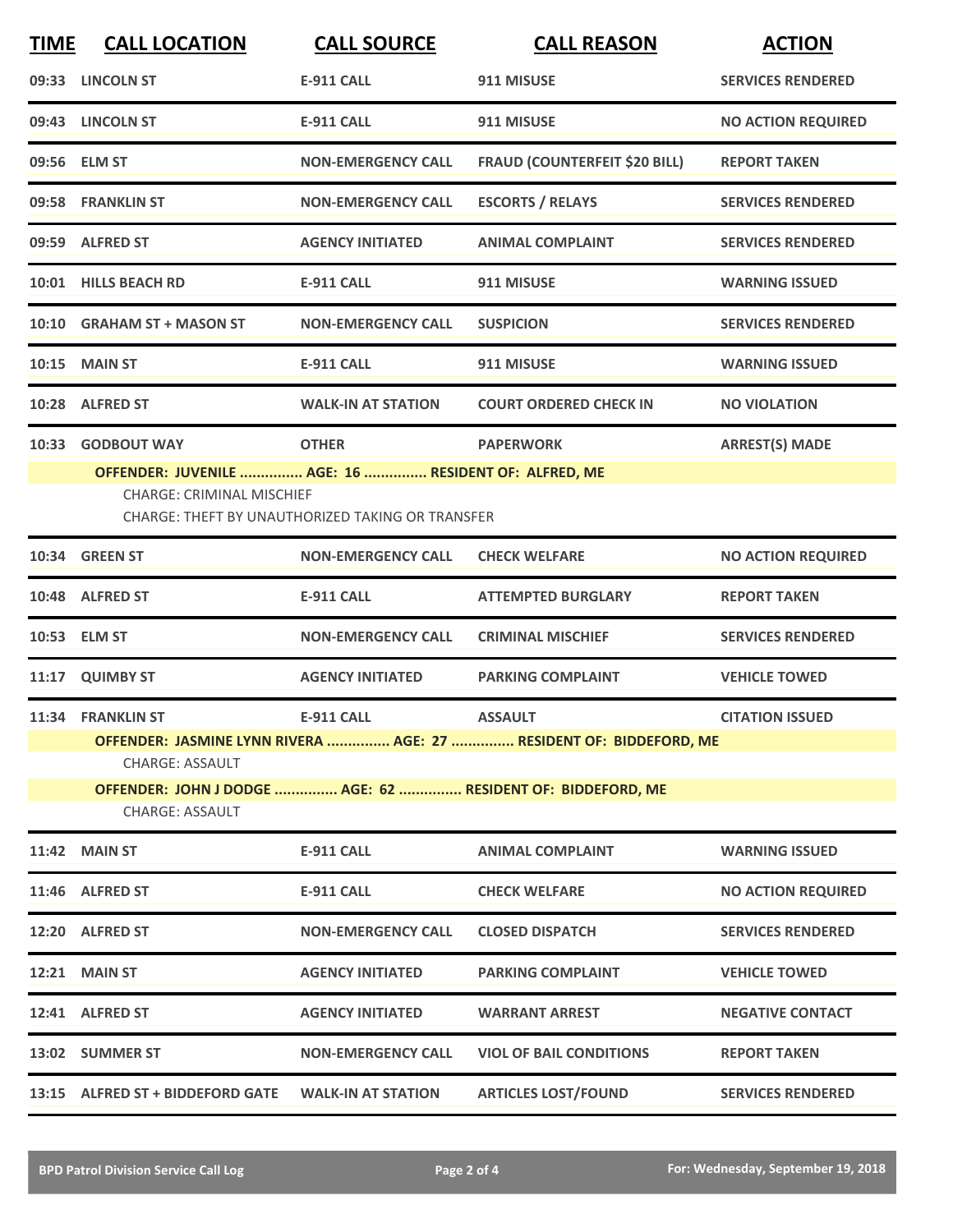| <b>TIME</b> | <b>CALL LOCATION</b>                                                                                                                                                                                                                                               | <b>CALL SOURCE</b>                                                              | <b>CALL REASON</b>            | <b>ACTION</b>               |  |
|-------------|--------------------------------------------------------------------------------------------------------------------------------------------------------------------------------------------------------------------------------------------------------------------|---------------------------------------------------------------------------------|-------------------------------|-----------------------------|--|
|             | 13:25 POOL ST                                                                                                                                                                                                                                                      | <b>NON-EMERGENCY CALL</b>                                                       | <b>SUSPICION</b>              | <b>SERVICES RENDERED</b>    |  |
|             | 14:03 POOL ST                                                                                                                                                                                                                                                      | <b>NON-EMERGENCY CALL</b>                                                       | <b>ASSIST PD AGENCY</b>       | <b>NEGATIVE CONTACT</b>     |  |
|             | 14:06 ALFRED ST                                                                                                                                                                                                                                                    | <b>AGENCY INITIATED</b>                                                         | <b>TRAFFIC OFFENSES</b>       | <b>WARNING ISSUED</b>       |  |
|             | 14:16 ALFRED ST                                                                                                                                                                                                                                                    | <b>AGENCY INITIATED</b>                                                         | <b>TRAFFIC OFFENSES</b>       | <b>WARNING ISSUED</b>       |  |
|             | 15:03 EMERY ST                                                                                                                                                                                                                                                     | <b>NON-EMERGENCY CALL</b>                                                       | <b>SUSPICION</b>              | <b>SERVICES RENDERED</b>    |  |
|             | 15:06 SACO FALLS WAY                                                                                                                                                                                                                                               | <b>AGENCY INITIATED</b>                                                         | <b>PAPERWORK</b>              | <b>PAPERWORK SERVED</b>     |  |
|             | 15:08 POOL ST                                                                                                                                                                                                                                                      | <b>AGENCY INITIATED</b>                                                         | <b>WARRANT ARREST</b>         | <b>ARREST(S) MADE</b>       |  |
|             | 15:34 ELM ST                                                                                                                                                                                                                                                       | <b>AGENCY INITIATED</b>                                                         | <b>PAPERWORK</b>              | <b>PAPERWORK NOT SERVED</b> |  |
|             | <b>15:52 PIKE ST</b>                                                                                                                                                                                                                                               | <b>AGENCY INITIATED</b>                                                         | <b>PAPERWORK</b>              | <b>PAPERWORK SERVED</b>     |  |
|             | 15:58 ALFRED ST                                                                                                                                                                                                                                                    | <b>NON-EMERGENCY CALL</b>                                                       | <b>COURT ORDERED CHECK IN</b> | <b>SERVICES RENDERED</b>    |  |
|             | 16:21 ALFRED ST                                                                                                                                                                                                                                                    | <b>WALK-IN AT STATION</b>                                                       | <b>COURT ORDERED CHECK IN</b> | <b>SERVICES RENDERED</b>    |  |
|             | 16:21 GRAHAM ST + UNION ST                                                                                                                                                                                                                                         | <b>AGENCY INITIATED</b>                                                         | <b>TRAFFIC DETAIL</b>         | <b>SERVICES RENDERED</b>    |  |
|             | 16:21 RIVER RD<br><b>NON-EMERGENCY CALL</b><br><b>VIOL OF BAIL CONDITIONS</b><br><b>ARREST(S) MADE</b><br>OFFENDER: GARY M GIVEN  AGE: 68  RESIDENT OF: BIDDEFORD, ME<br>CHARGE: VIOLATING CONDITION OF RELEASE<br>CHARGE: DOMESTIC VIOLENCE, CRIMINAL THREATENING |                                                                                 |                               |                             |  |
|             | 16:27 POOL ST + HILLS BEACH RD<br>OFFENDER: BETHANY L NICHOLS  AGE: 43  RESIDENT OF: SACO, ME                                                                                                                                                                      | <b>AGENCY INITIATED</b><br>CHARGE: OPERATING WHILE LICENSE SUSPENDED OR REVOKED | <b>TRAFFIC OFFENSES</b>       | <b>CITATION ISSUED</b>      |  |
|             | 16:27 UNION ST + GRAHAM ST                                                                                                                                                                                                                                         | <b>AGENCY INITIATED</b>                                                         | <b>TRAFFIC OFFENSES</b>       | <b>VSAC ISSUED</b>          |  |
|             | 16:54 UNION ST + GRAHAM ST                                                                                                                                                                                                                                         | <b>AGENCY INITIATED</b>                                                         | <b>TRAFFIC OFFENSES</b>       | <b>VSAC ISSUED</b>          |  |
|             | 16:59 MAIN ST                                                                                                                                                                                                                                                      | <b>NON-EMERGENCY CALL</b>                                                       | <b>MESSAGE DELIVERY</b>       | <b>SERVICES RENDERED</b>    |  |
|             | 17:00 OLD POOL RD + HILLS BEACH RD NON-EMERGENCY CALL                                                                                                                                                                                                              |                                                                                 | <b>DISABLED VEHICLE</b>       | <b>SERVICES RENDERED</b>    |  |
|             | 17:20 GRAHAM ST                                                                                                                                                                                                                                                    | <b>WALK-IN AT STATION</b>                                                       | <b>HARASSMENT</b>             | <b>SERVICES RENDERED</b>    |  |
|             | 17:26 ALFRED ST + LAMBERT ST                                                                                                                                                                                                                                       | <b>AGENCY INITIATED</b>                                                         | <b>TRAFFIC OFFENSES</b>       | <b>VSAC ISSUED</b>          |  |
|             | 17:42 ALFRED ST                                                                                                                                                                                                                                                    | <b>NON-EMERGENCY CALL</b>                                                       | <b>COURT ORDERED CHECK IN</b> | <b>SERVICES RENDERED</b>    |  |
|             | 17:53 ALFRED ST                                                                                                                                                                                                                                                    | <b>AGENCY INITIATED</b>                                                         | <b>TRAFFIC OFFENSES</b>       | <b>WARNING ISSUED</b>       |  |
|             | 18:00 FREEMAN ST + BUCKLEYS CT                                                                                                                                                                                                                                     | <b>NON-EMERGENCY CALL</b>                                                       | <b>PARKING COMPLAINT</b>      | <b>GONE ON ARRIVAL</b>      |  |
|             | 18:04 ALFRED ST                                                                                                                                                                                                                                                    | <b>AGENCY INITIATED</b>                                                         | <b>TRAFFIC OFFENSES</b>       | <b>WARNING ISSUED</b>       |  |

**BPD Patrol Division Service Call Log Page 3 of 4 For: Wednesday, September 19, 2018**